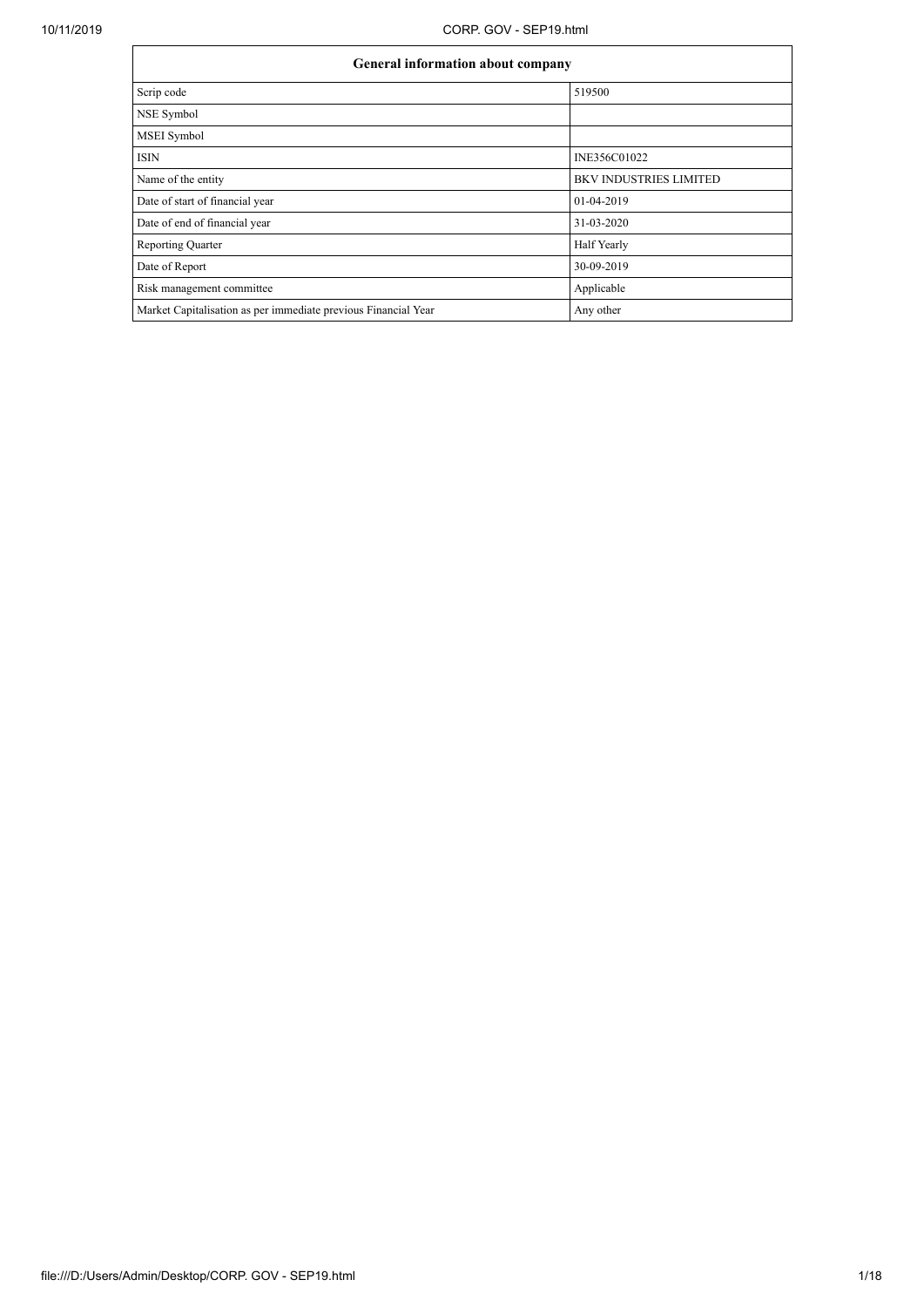## **Annexure I**

## **Annexure I to be submitted by listed entity on quarterly basis**

## **I. Composition of Board of Directors**

|                             |                     |            |                                                           |                               |                               |                          | Disclosure of notes on composition of board of directors explanatory |                            |                      |                                                    | Textual Information(1)                                                                                                                   |                                                                                                                                                        |                                                                                                                                                               |                                                                                                                                                                                                |
|-----------------------------|---------------------|------------|-----------------------------------------------------------|-------------------------------|-------------------------------|--------------------------|----------------------------------------------------------------------|----------------------------|----------------------|----------------------------------------------------|------------------------------------------------------------------------------------------------------------------------------------------|--------------------------------------------------------------------------------------------------------------------------------------------------------|---------------------------------------------------------------------------------------------------------------------------------------------------------------|------------------------------------------------------------------------------------------------------------------------------------------------------------------------------------------------|
|                             |                     |            |                                                           |                               |                               |                          | Wether the listed entity has a Regular Chairperson No                |                            |                      |                                                    |                                                                                                                                          |                                                                                                                                                        |                                                                                                                                                               |                                                                                                                                                                                                |
|                             |                     |            |                                                           |                               |                               |                          | Whether Chairperson is related to MD or CEO                          |                            |                      | N <sub>0</sub>                                     |                                                                                                                                          |                                                                                                                                                        |                                                                                                                                                               |                                                                                                                                                                                                |
| f the<br>`or                | PAN                 | <b>DIN</b> | Category 1<br>of directors                                | Category 2<br>of<br>directors | Category<br>3 of<br>directors | Date<br>of<br>Birth      | <b>Initial Date</b><br>of<br>appointment                             | Date of Re-<br>appointment | Date of<br>cessation | Tenure<br>$\alpha$ f<br>director<br>(in<br>months) | No of<br>Directorship in<br>listed entities<br>including this<br>listed entity<br>(Refer<br>Regulation 17A<br>of Listing<br>Regulations) | No of<br>Independent<br>Directorship in<br>listed entities<br>including this<br>listed entity<br>(Refer Regulation<br>17A(1) of Listing<br>Regulations | Number of<br>memberships in<br>Audit/ Stakeholder<br>Committee(s)<br>including this listed<br>entity (Refer<br>Regulation 26(1) of<br>Listing<br>Regulations) | No of post of<br>Chairperson in Audit/<br>Stakeholder<br>Committee held in<br>listed entities<br>including this listed<br>entity (Refer<br>Regulation 26(1) of<br><b>Listing Regulations</b> ) |
| AI.A<br>$\mathbf{r}$        | ADAPB3514H 00105030 |            | Executive<br>Director                                     | Not<br>Applicable             | MD                            | $27 -$<br>$02 -$<br>1962 | 13-02-1993                                                           | 10-03-2019                 |                      | 60                                                 |                                                                                                                                          | $\theta$                                                                                                                                               |                                                                                                                                                               | $\Omega$                                                                                                                                                                                       |
| A <sub>L</sub> A            | <b>AHLPB0893J</b>   | 00112766   | Non-<br>Executive -<br>Non<br>Independent<br>Director     | Not<br>Applicable             |                               | $15 -$<br>$02 -$<br>1969 | 13-02-1993                                                           | 13-02-1993                 |                      |                                                    |                                                                                                                                          | $\theta$                                                                                                                                               |                                                                                                                                                               |                                                                                                                                                                                                |
| Е<br>RA                     | ACNPN9392B          | 01816366   | Non-<br>Executive -<br>Independent Applicable<br>Director | Not                           |                               | $15 -$<br>$08 -$<br>1958 | 06-01-1994                                                           | 06-09-2017                 |                      | 60                                                 |                                                                                                                                          |                                                                                                                                                        |                                                                                                                                                               |                                                                                                                                                                                                |
| <b>NTLA</b><br>$\mathbf{r}$ | ADNPT7195H 02324865 |            | Non-<br>Executive -<br>Independent<br>Director            | Not<br>Applicable             |                               | $04-$<br>$06 -$<br>1954  | 30-10-2008                                                           | 06-09-2017                 |                      | 60                                                 |                                                                                                                                          |                                                                                                                                                        |                                                                                                                                                               |                                                                                                                                                                                                |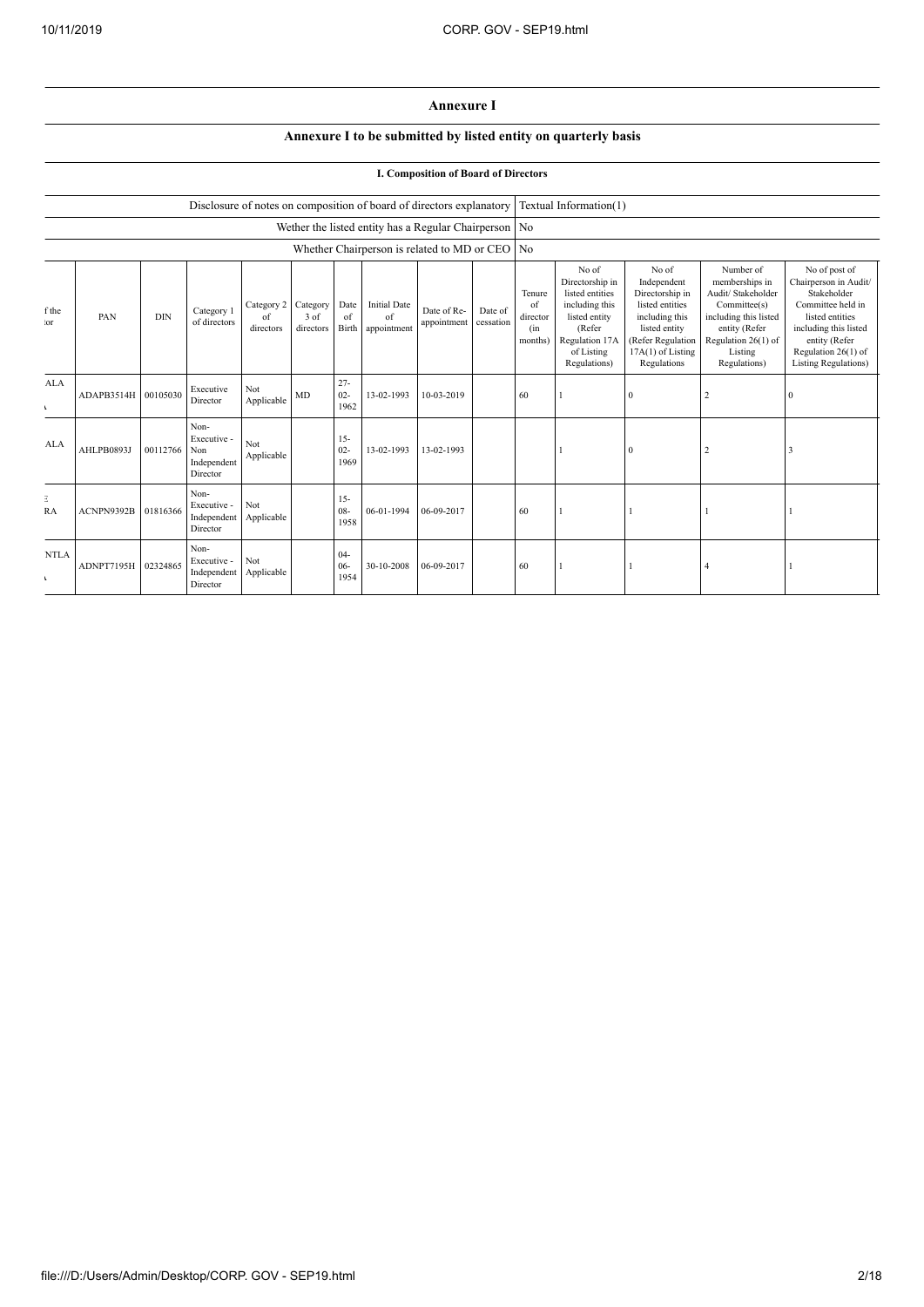|                        | <b>Text Block</b>                                 |
|------------------------|---------------------------------------------------|
| Textual Information(1) | WE HAVE NO CHAIRMAN OR CHAIRPERSON OF THE COMPANY |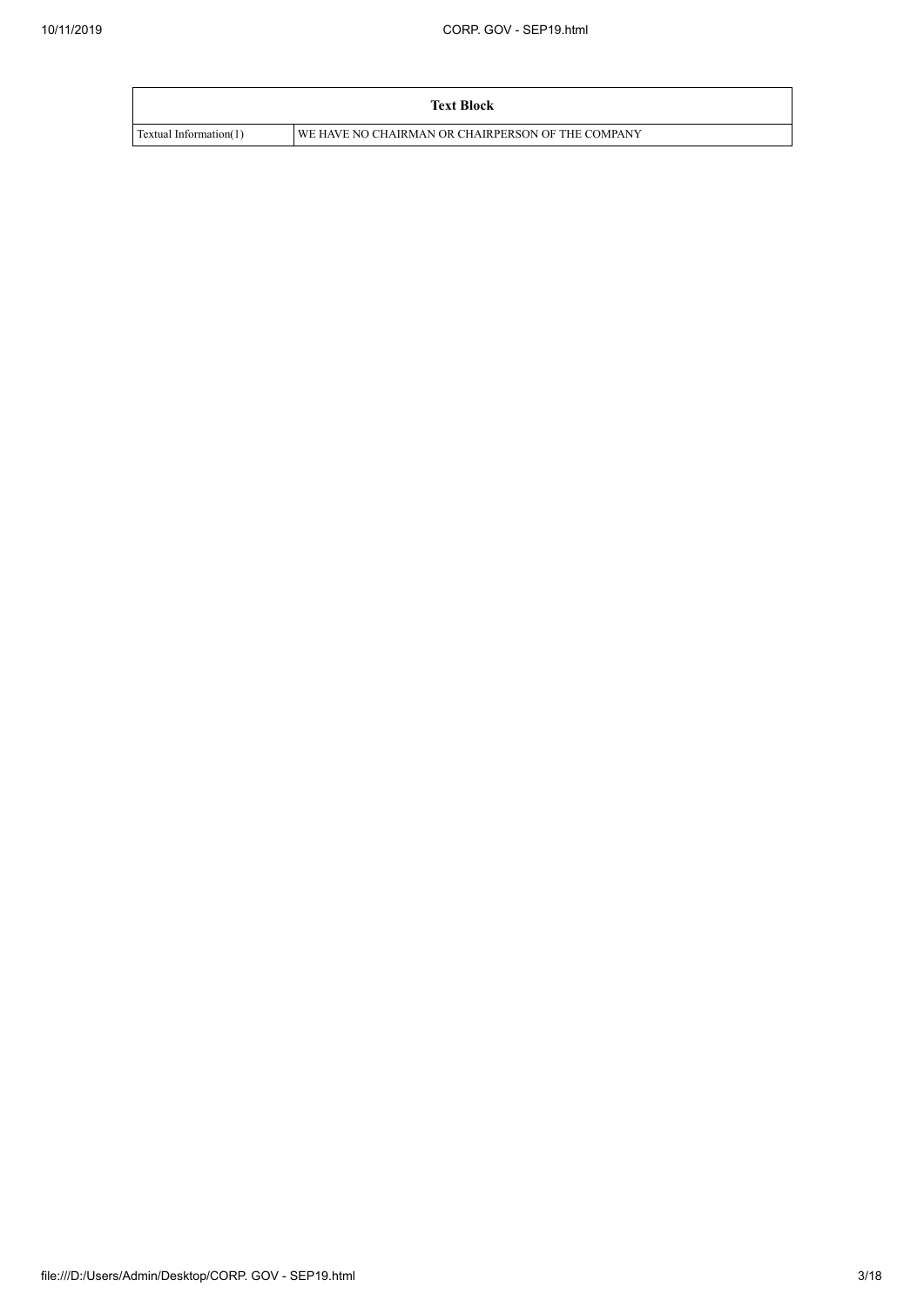|           | <b>Audit Committee Details</b> |                                   |                                                             |                            |                        |                      |         |  |  |  |
|-----------|--------------------------------|-----------------------------------|-------------------------------------------------------------|----------------------------|------------------------|----------------------|---------|--|--|--|
|           |                                |                                   | Whether the Audit Committee has a Regular Chairperson   Yes |                            |                        |                      |         |  |  |  |
| <b>Sr</b> | DIN.<br>Number                 | Name of Committee<br>members      | Category 1 of directors                                     | Category 2 of<br>directors | Date of<br>Appointment | Date of<br>Cessation | Remarks |  |  |  |
|           | 02324865                       | TUNUGUNTLA RAMA<br><b>KRISHNA</b> | Non-Executive - Independent<br>Director                     | Chairperson                | 06-08-2014             |                      |         |  |  |  |
|           | 01816366                       | NELLORE DOLENDRA<br><b>PRASAD</b> | Non-Executive - Independent<br>Director                     | Member                     | 06-08-2014             |                      |         |  |  |  |
|           | 00112766                       | <b>BOMMIDALA ANITHA</b>           | Non-Executive - Non<br>Independent Director                 | Member                     | 06-08-2014             |                      |         |  |  |  |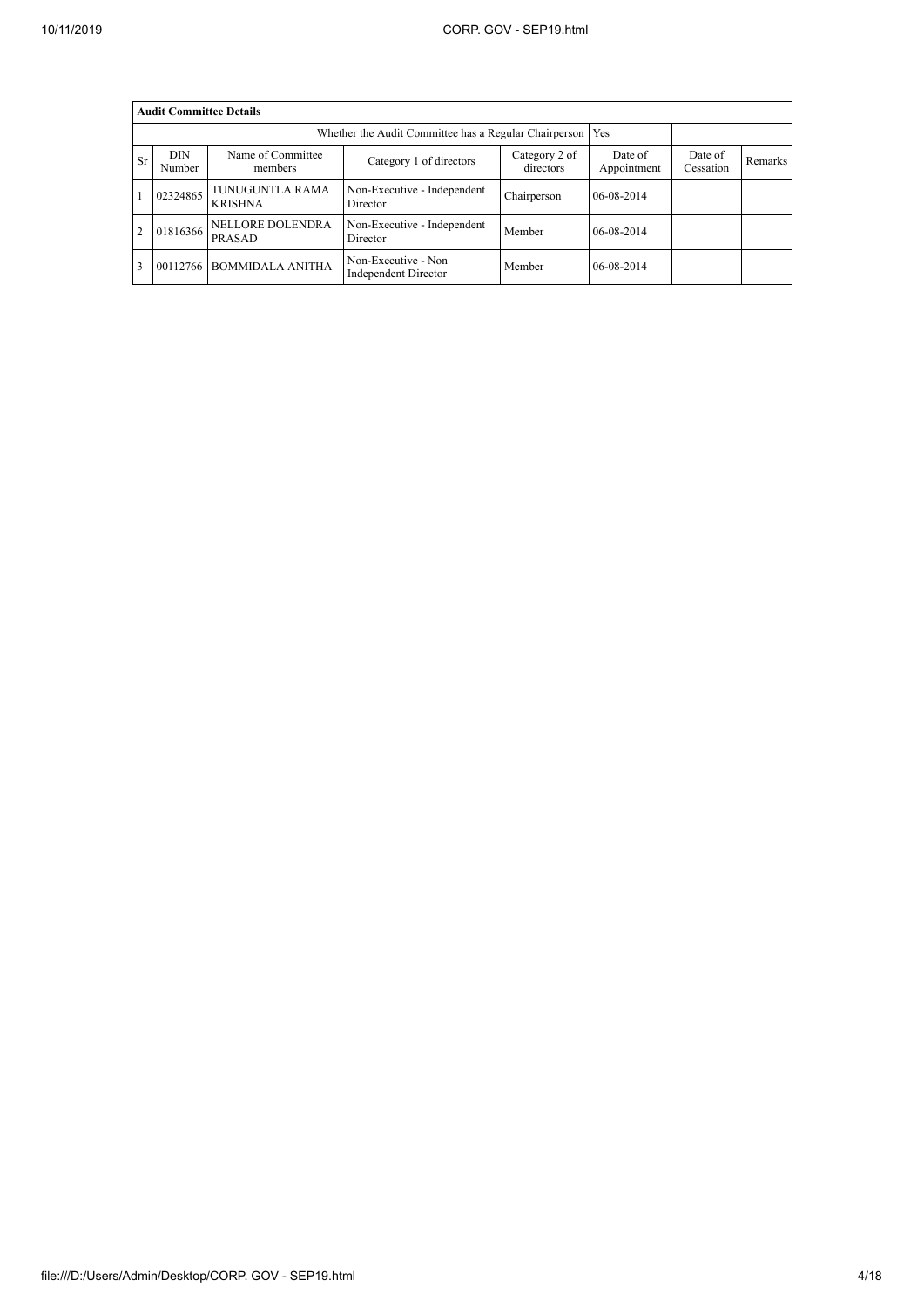|           | Nomination and remuneration committee                                                                         |                                   |                                                                                   |                        |                      |         |  |  |  |  |
|-----------|---------------------------------------------------------------------------------------------------------------|-----------------------------------|-----------------------------------------------------------------------------------|------------------------|----------------------|---------|--|--|--|--|
|           |                                                                                                               |                                   | Whether the Nomination and remuneration committee has a Regular Chairperson   Yes |                        |                      |         |  |  |  |  |
| <b>Sr</b> | Name of Committee<br><b>DIN</b><br>Category 2 of<br>Category 1 of directors<br>directors<br>Number<br>members |                                   |                                                                                   | Date of<br>Appointment | Date of<br>Cessation | Remarks |  |  |  |  |
|           | 01816366                                                                                                      | <b>NELLORE DOLENDRA</b><br>PRASAD | Non-Executive - Independent<br>Director                                           | Chairperson            | 06-08-2014           |         |  |  |  |  |
|           | 02324865                                                                                                      | TUNUGUNTLA RAMA<br><b>KRISHNA</b> | Non-Executive - Independent<br>Director                                           | Member                 | 06-08-2014           |         |  |  |  |  |
|           | 00112766                                                                                                      | <b>BOMMIDALA ANITHA</b>           | Non-Executive - Non<br>Independent Director                                       | Member                 | 06-08-2014           |         |  |  |  |  |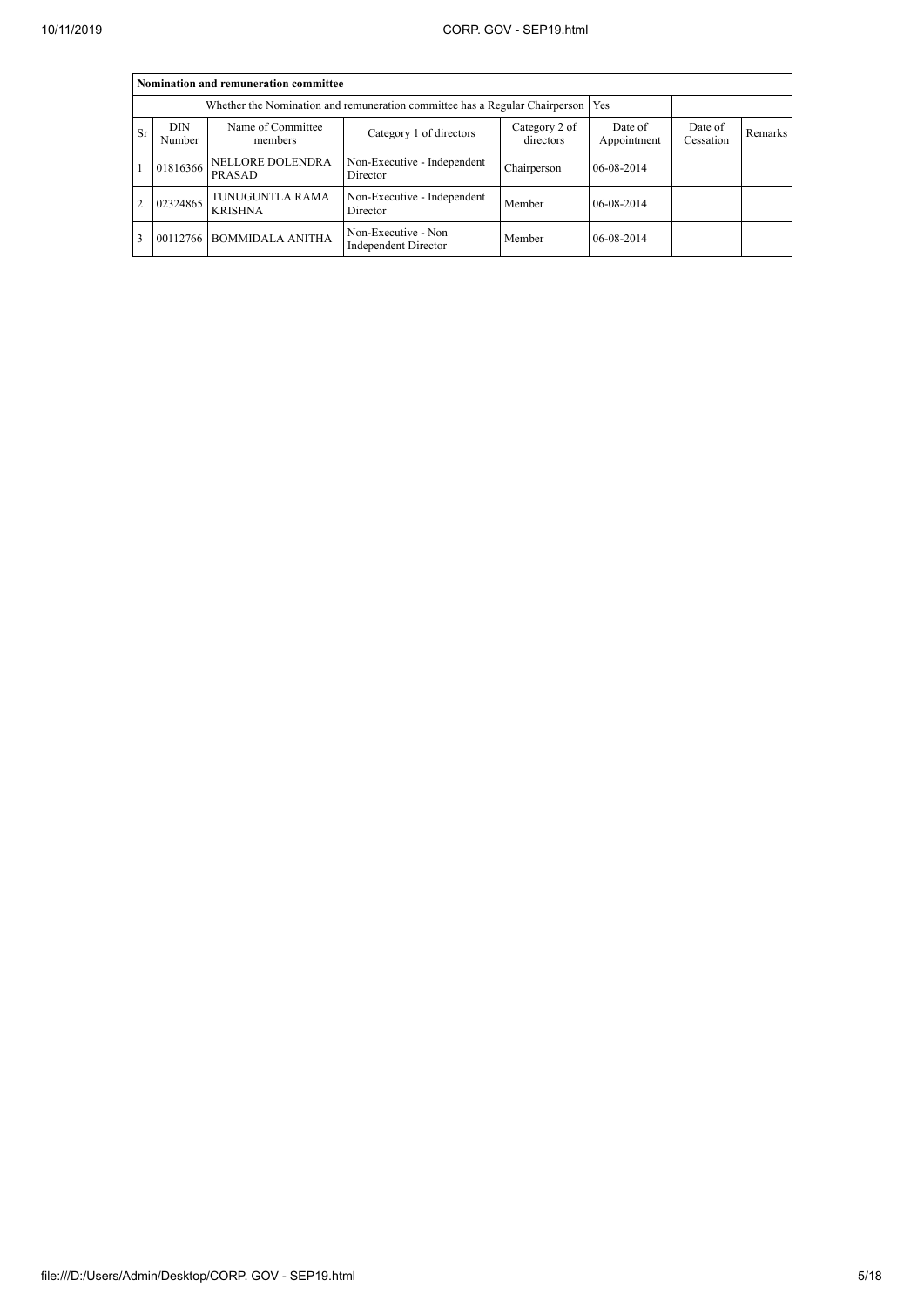|                |                                                                                                               | <b>Stakeholders Relationship Committee</b>                                      |                                             |                      |            |  |  |
|----------------|---------------------------------------------------------------------------------------------------------------|---------------------------------------------------------------------------------|---------------------------------------------|----------------------|------------|--|--|
|                |                                                                                                               | Whether the Stakeholders Relationship Committee has a Regular Chairperson   Yes |                                             |                      |            |  |  |
| <b>Sr</b>      | Name of Committee<br><b>DIN</b><br>Category 2 of<br>Category 1 of directors<br>directors<br>Number<br>members |                                                                                 | Date of<br>Appointment                      | Date of<br>Cessation | Remarks    |  |  |
|                | 00112766                                                                                                      | <b>BOMMIDALA ANITHA</b>                                                         | Non-Executive - Non<br>Independent Director | Chairperson          | 06-08-2014 |  |  |
| $\overline{2}$ | 00105030                                                                                                      | <b>BOMMIDALA RAMA</b><br><b>KRISHNA</b>                                         | <b>Executive Director</b>                   | Member               | 06-08-2014 |  |  |
|                | 02324865                                                                                                      | TUNUGUNTLA RAMA<br><b>KRISHNA</b>                                               | Non-Executive - Independent<br>Director     | Member               | 06-08-2014 |  |  |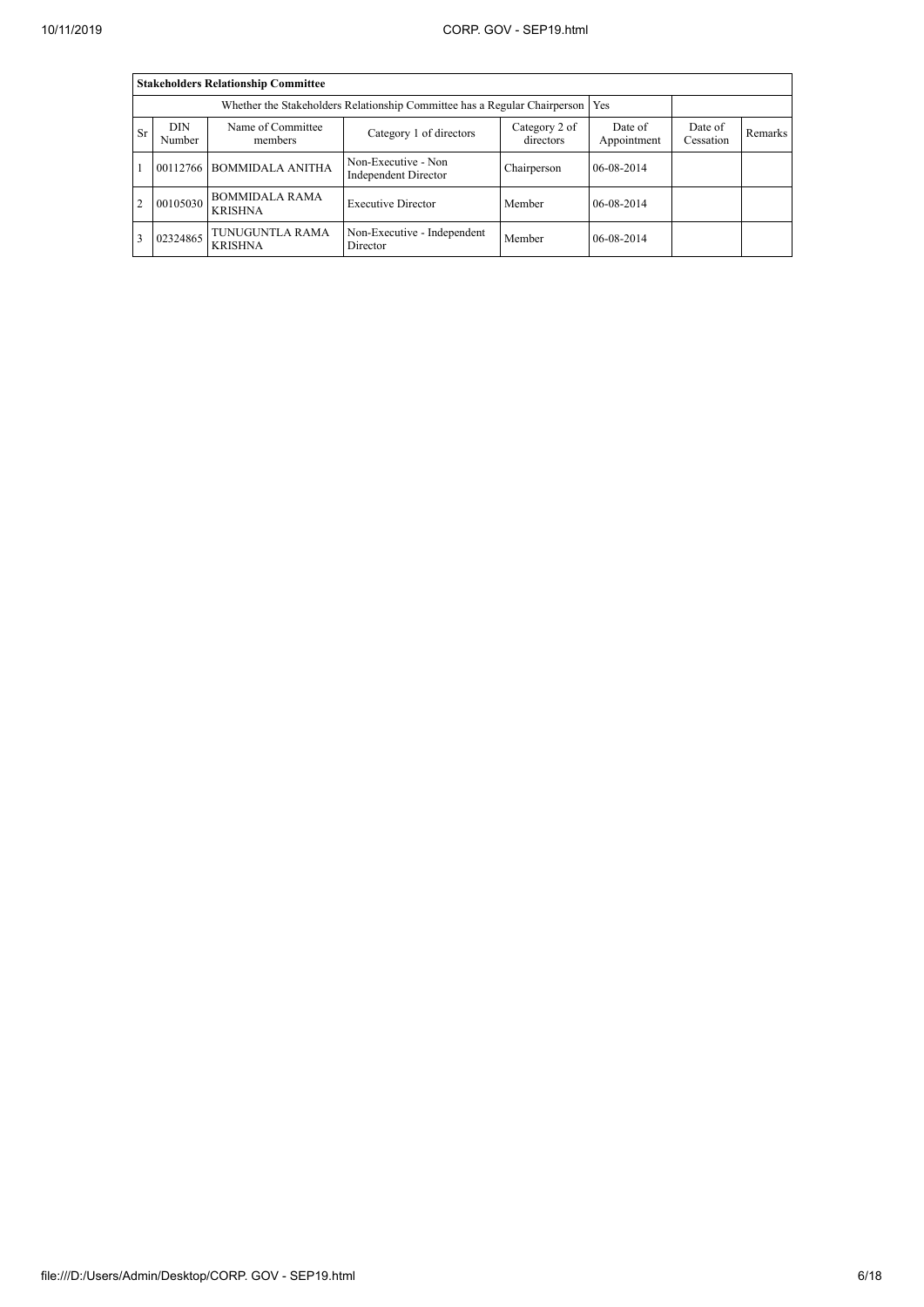|                | <b>Risk Management Committee</b> |                                                                       |                                             |                            |                        |                      |         |  |  |  |
|----------------|----------------------------------|-----------------------------------------------------------------------|---------------------------------------------|----------------------------|------------------------|----------------------|---------|--|--|--|
|                |                                  | Whether the Risk Management Committee has a Regular Chairperson   Yes |                                             |                            |                        |                      |         |  |  |  |
| <b>Sr</b>      | <b>DIN</b><br>Number             | Name of Committee<br>members                                          | Category 1 of directors                     | Category 2 of<br>directors | Date of<br>Appointment | Date of<br>Cessation | Remarks |  |  |  |
|                | 00112766                         | <b>BOMMIDALA ANITHA</b>                                               | Non-Executive - Non<br>Independent Director | Chairperson                | 27-03-2015             |                      |         |  |  |  |
| $\overline{2}$ | 02324865                         | TUNUGUNTLA RAMA<br><b>KRISHNA</b>                                     | Non-Executive - Independent<br>Director     | Member                     | 27-03-2015             |                      |         |  |  |  |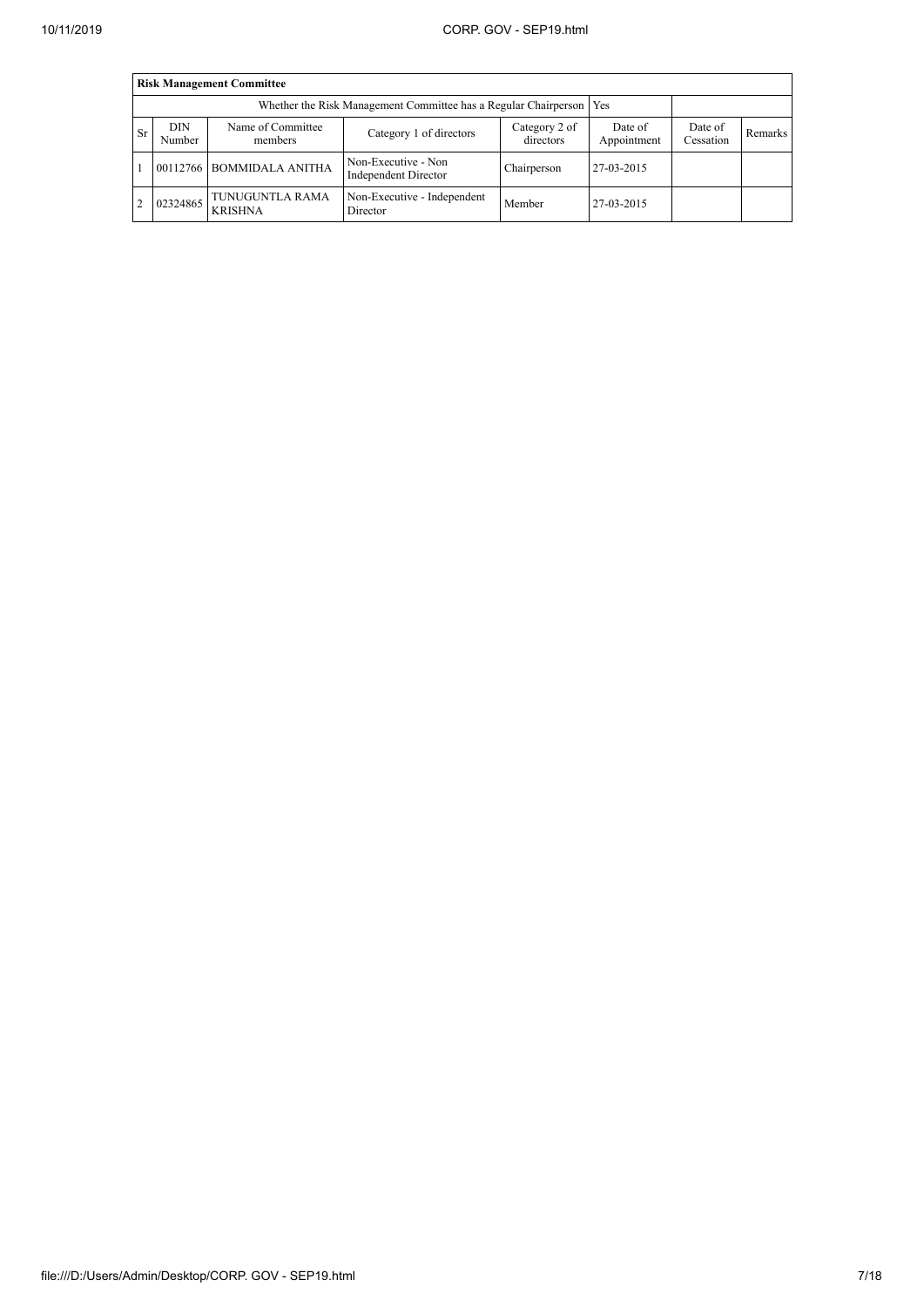|      | <b>Corporate Social Responsibility Committee</b> |                                                                                      |                            |                            |                        |                      |         |  |  |
|------|--------------------------------------------------|--------------------------------------------------------------------------------------|----------------------------|----------------------------|------------------------|----------------------|---------|--|--|
|      |                                                  | Whether the Corporate Social Responsibility Committee has a Regular Chairperson   No |                            |                            |                        |                      |         |  |  |
| ' Sr | <b>DIN</b><br>Number                             | Name of Committee<br>members                                                         | Category 1 of<br>directors | Category 2 of<br>directors | Date of<br>Appointment | Date of<br>Cessation | Remarks |  |  |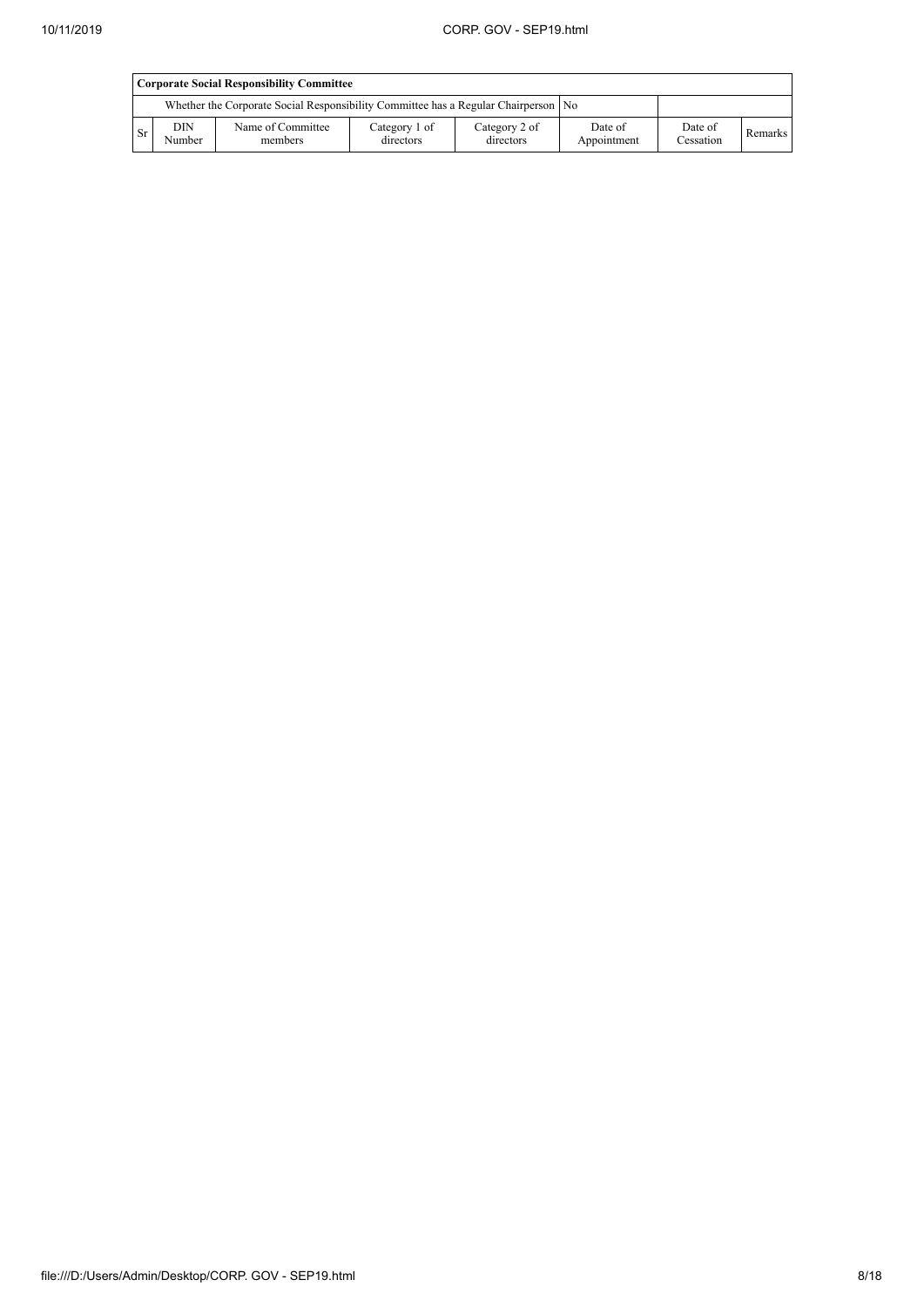|           | <b>Other Committee</b> |                                         |                                           |                                                    |                            |         |  |  |  |  |
|-----------|------------------------|-----------------------------------------|-------------------------------------------|----------------------------------------------------|----------------------------|---------|--|--|--|--|
| <b>Sr</b> | <b>DIN</b><br>Number   | Name of Committee<br>members            | Name of other committee                   | Category 1 of directors                            | Category 2 of<br>directors | Remarks |  |  |  |  |
|           |                        | 00112766 BOMMIDALA ANITHA               | <b>SHARE TRANSFER</b><br><b>COMMITTEE</b> | Non-Executive - Non<br><b>Independent Director</b> | Chairperson                |         |  |  |  |  |
|           | 00105030               | <b>BOMMIDALA RAMA</b><br><b>KRISHNA</b> | <b>SHARE TRANSFER</b><br><b>COMMITTEE</b> | <b>Executive Director</b>                          | Member                     |         |  |  |  |  |
|           | 02324865               | TUNUGUNTLA RAMA<br><b>KRISHNA</b>       | <b>SHARE TRANSFER</b><br><b>COMMITTEE</b> | Non-Executive - Independent<br>Director            | Member                     |         |  |  |  |  |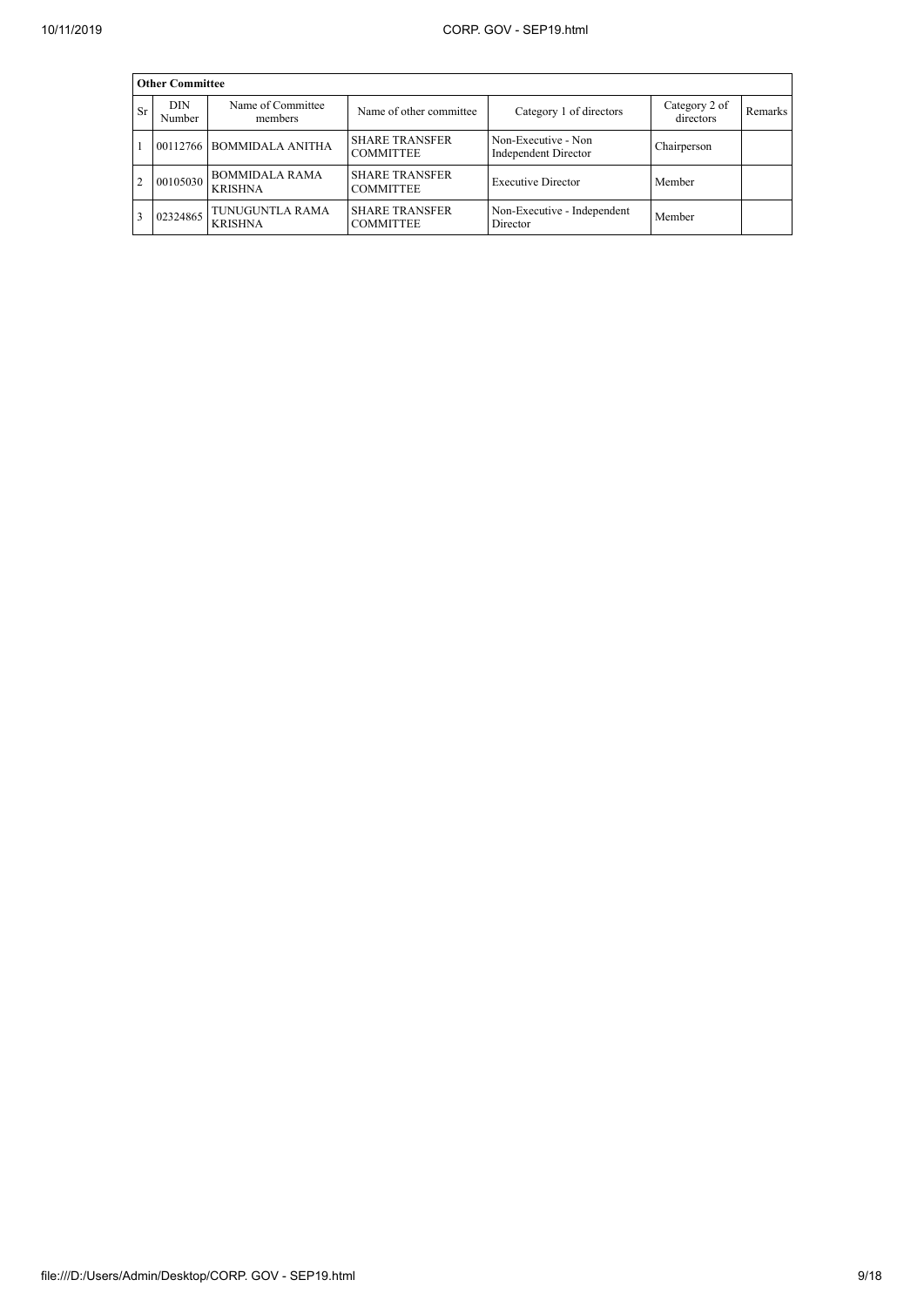$\Gamma$ 

٦

|    | Annexure 1                                                    |                                                               |                                                                   |                                       |                                                     |                                    |                                                           |  |  |
|----|---------------------------------------------------------------|---------------------------------------------------------------|-------------------------------------------------------------------|---------------------------------------|-----------------------------------------------------|------------------------------------|-----------------------------------------------------------|--|--|
|    | <b>Annexure 1</b>                                             |                                                               |                                                                   |                                       |                                                     |                                    |                                                           |  |  |
|    | <b>III.</b> Meeting of Board of Directors                     |                                                               |                                                                   |                                       |                                                     |                                    |                                                           |  |  |
|    | Disclosure of notes on meeting of board of                    | directors explanatory                                         |                                                                   |                                       |                                                     |                                    |                                                           |  |  |
| Sr | $Date(s)$ of meeting<br>$(if any)$ in the<br>previous quarter | $Date(s)$ of<br>meeting (if any)<br>in the current<br>quarter | Maximum gap between<br>any two consecutive (in<br>number of days) | Notes for<br>not<br>providing<br>Date | Whether<br>requirement of<br>Quorum met<br>(Yes/No) | Number of<br>Directors<br>present* | No. of Independent<br>Directors attending<br>the meeting* |  |  |
|    | 29-05-2019                                                    |                                                               |                                                                   |                                       | <b>Yes</b>                                          |                                    |                                                           |  |  |
| 2  |                                                               | 13-08-2019                                                    | 75                                                                |                                       | Yes                                                 | $\overline{2}$                     |                                                           |  |  |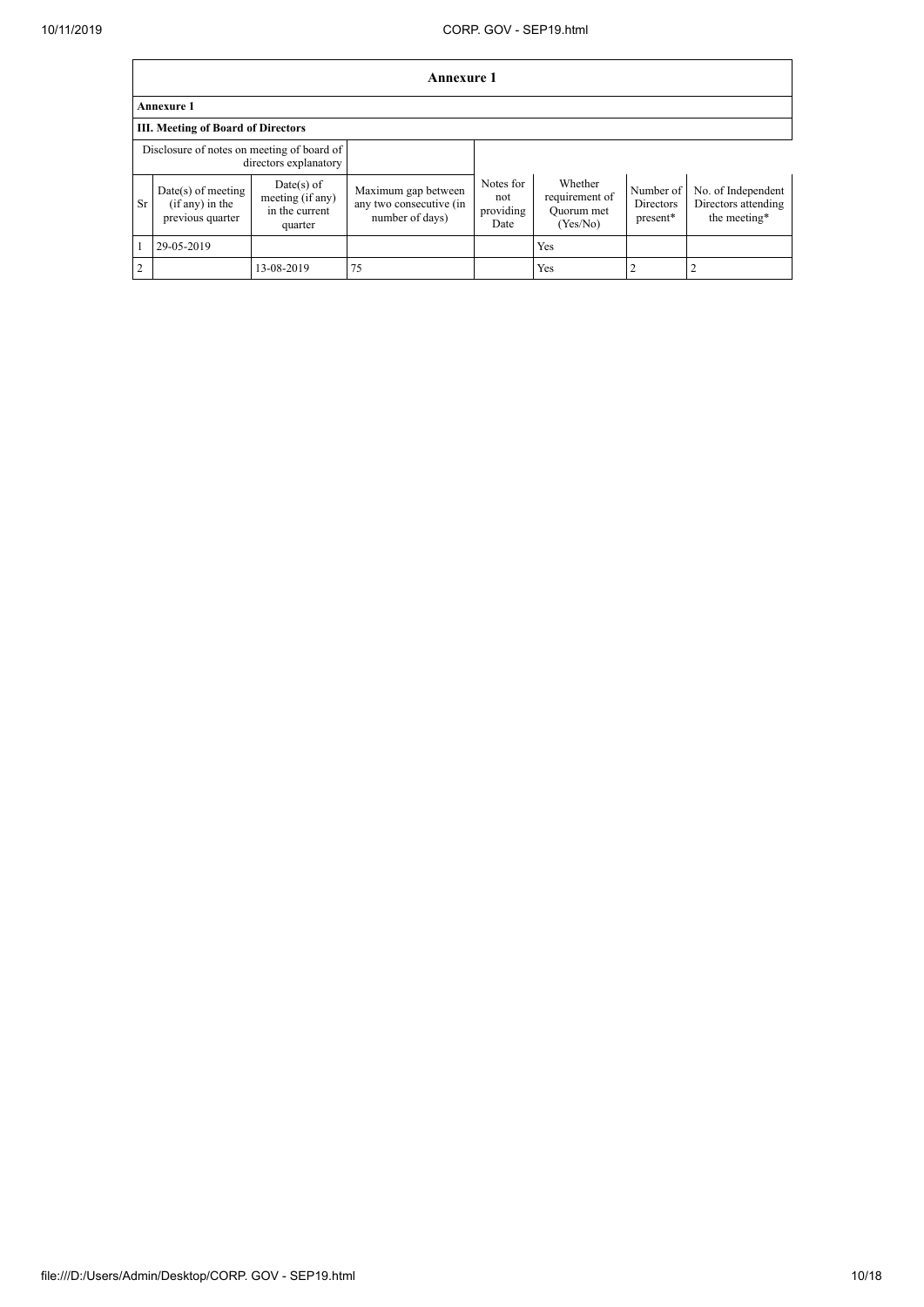$\overline{\phantom{a}}$ 

|                | <b>Annexure 1</b>                                        |                                                                                                            |                                                                      |                               |                                       |                                                        |                                       |                                                                        |  |
|----------------|----------------------------------------------------------|------------------------------------------------------------------------------------------------------------|----------------------------------------------------------------------|-------------------------------|---------------------------------------|--------------------------------------------------------|---------------------------------------|------------------------------------------------------------------------|--|
|                | <b>IV. Meeting of Committees</b>                         |                                                                                                            |                                                                      |                               |                                       |                                                        |                                       |                                                                        |  |
|                | Disclosure of notes on meeting of committees explanatory |                                                                                                            |                                                                      |                               |                                       |                                                        |                                       |                                                                        |  |
| Sr             | Name of<br>Committee                                     | $Date(s)$ of meeting (Enter<br>dates of Previous quarter and<br>Current quarter in<br>chronological order) | Maximum gap<br>between any two<br>consecutive (in<br>number of days) | Name of<br>other<br>committee | Reson for<br>not<br>providing<br>date | Whether<br>requirement<br>of Quorum<br>met<br>(Yes/No) | Number<br>of<br>Directors<br>present* | No. of<br>Independent<br><b>Directors</b><br>attending the<br>meeting* |  |
|                | Audit<br>Committee                                       | 29-05-2019                                                                                                 |                                                                      |                               |                                       | <b>Yes</b>                                             | 2                                     | 2                                                                      |  |
| $\overline{2}$ | <b>Stakeholders</b><br>Relationship<br>Committee         | 29-05-2019                                                                                                 |                                                                      |                               |                                       | <b>Yes</b>                                             | 2                                     | 2                                                                      |  |
| 3              | Audit<br>Committee                                       | 13-08-2019                                                                                                 | 75                                                                   |                               |                                       | <b>Yes</b>                                             | $\overline{2}$                        |                                                                        |  |
| $\overline{4}$ | Stakeholders<br>Relationship<br>Committee                | 13-08-2019                                                                                                 |                                                                      |                               |                                       | <b>Yes</b>                                             | 2                                     |                                                                        |  |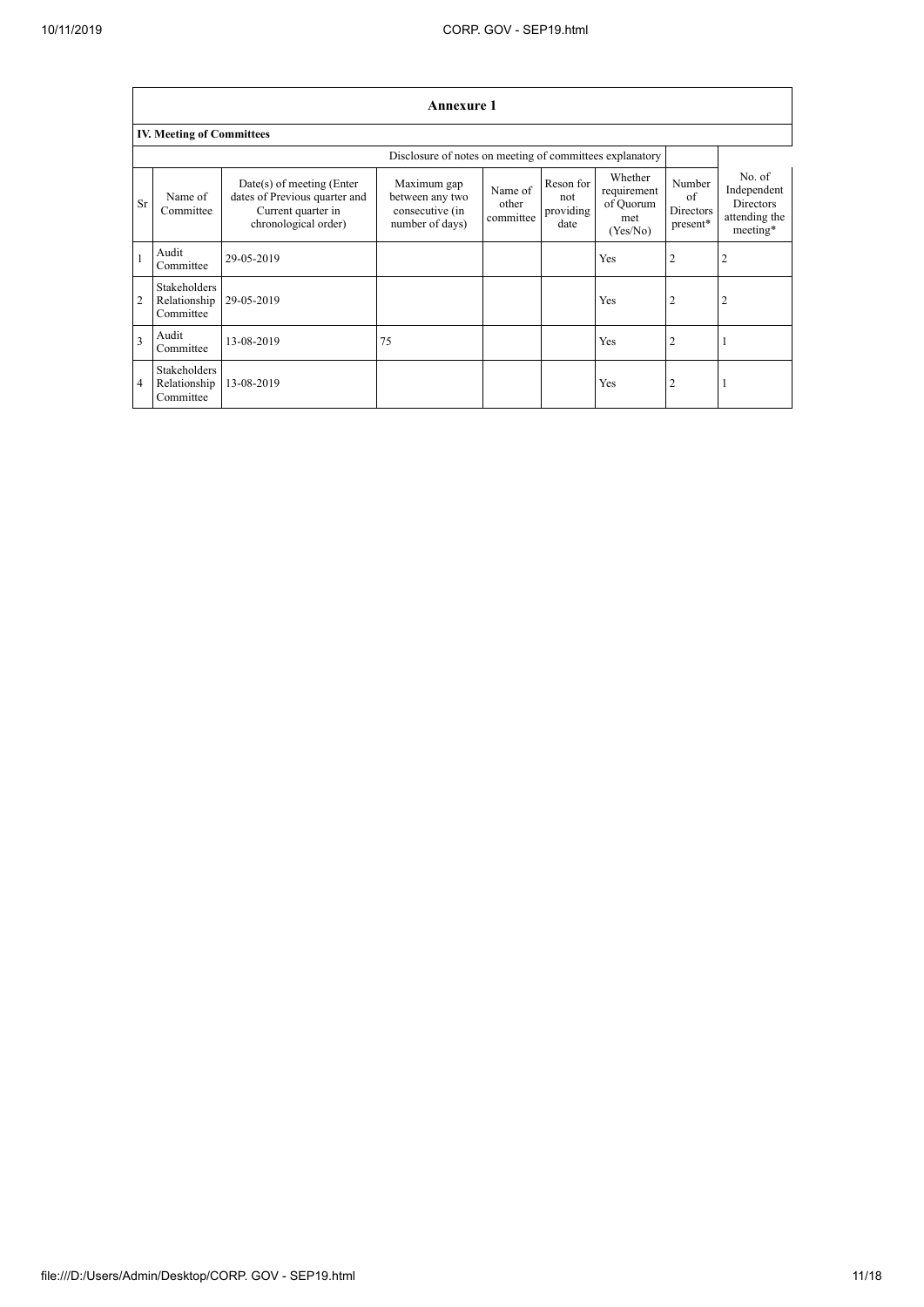|   | Annexure 1                                                                                                |                                  |                                                                    |  |  |  |  |  |
|---|-----------------------------------------------------------------------------------------------------------|----------------------------------|--------------------------------------------------------------------|--|--|--|--|--|
|   | V. Related Party Transactions                                                                             |                                  |                                                                    |  |  |  |  |  |
|   | Subject                                                                                                   | Compliance status<br>(Yes/No/NA) | If status is "No" details of non-<br>compliance may be given here. |  |  |  |  |  |
|   | Whether prior approval of audit committee obtained                                                        | NА                               |                                                                    |  |  |  |  |  |
| 2 | Whether shareholder approval obtained for material RPT                                                    | NA                               |                                                                    |  |  |  |  |  |
| 3 | Whether details of RPT entered into pursuant to omnibus approval<br>have been reviewed by Audit Committee | <b>NA</b>                        |                                                                    |  |  |  |  |  |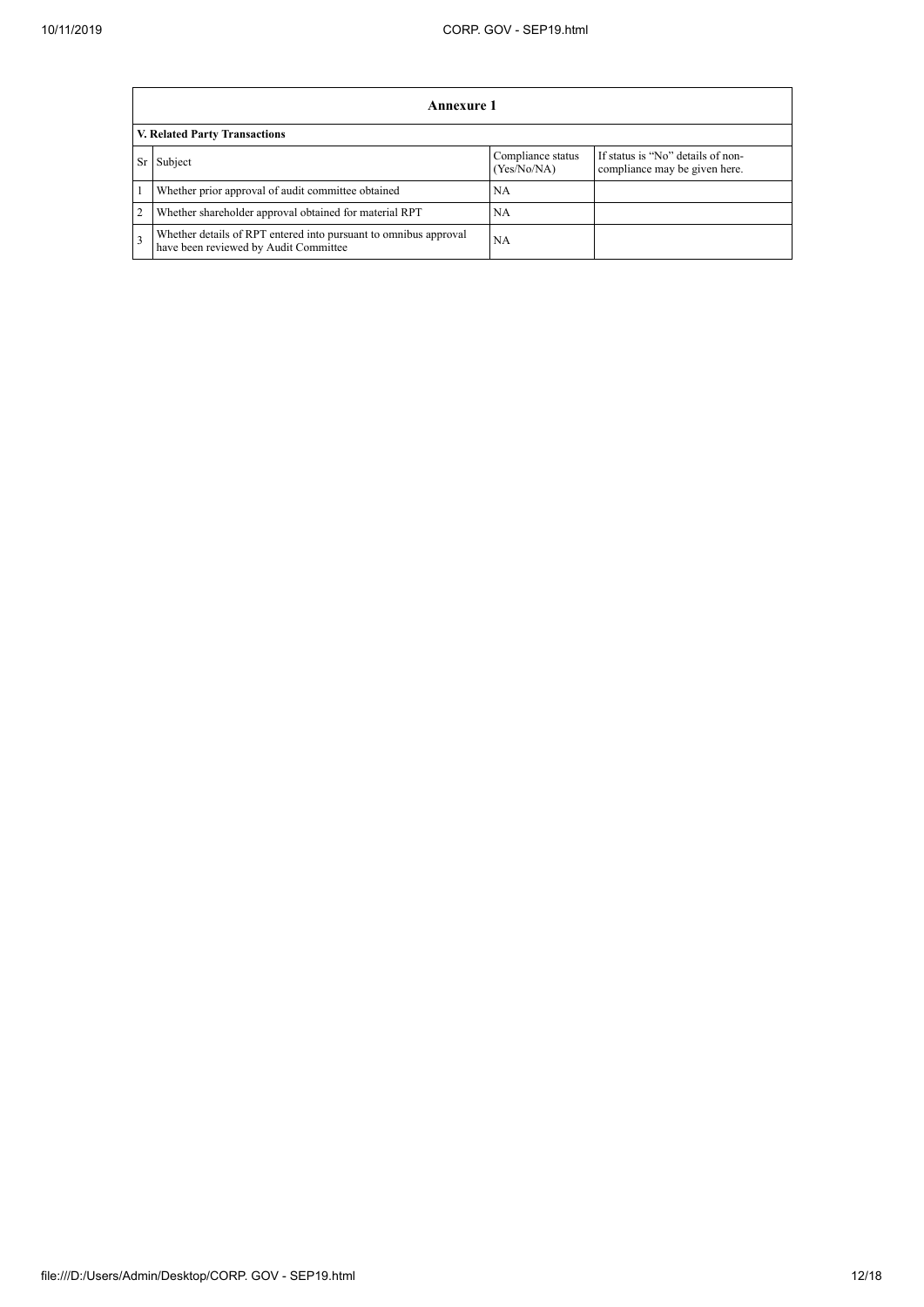|                | <b>Annexure 1</b><br><b>VI. Affirmations</b>                                                                                                                                                                    |                               |  |  |  |
|----------------|-----------------------------------------------------------------------------------------------------------------------------------------------------------------------------------------------------------------|-------------------------------|--|--|--|
|                |                                                                                                                                                                                                                 |                               |  |  |  |
| Sr             | Subject                                                                                                                                                                                                         | Compliance<br>status (Yes/No) |  |  |  |
|                | The composition of Board of Directors is in terms of SEBI (Listing obligations and disclosure requirements)<br>Regulations, 2015                                                                                | Yes                           |  |  |  |
| $\overline{2}$ | The composition of the following committees is in terms of SEBI(Listing obligations and disclosure requirements)<br>Regulations, 2015 a. Audit Committee                                                        | Yes                           |  |  |  |
| 3              | The composition of the following committees is in terms of SEBI(Listing obligations and disclosure requirements)<br>Regulations, 2015. b. Nomination & remuneration committee                                   | Yes                           |  |  |  |
| $\overline{4}$ | The composition of the following committees is in terms of SEBI(Listing obligations and disclosure requirements)<br>Regulations, 2015. c. Stakeholders relationship committee                                   | Yes                           |  |  |  |
| 5              | The composition of the following committees is in terms of SEBI(Listing obligations and disclosure requirements)<br>Regulations, 2015. d. Risk management committee (applicable to the top 500 listed entities) | Yes                           |  |  |  |
| 6              | The committee members have been made aware of their powers, role and responsibilities as specified in SEBI<br>(Listing obligations and disclosure requirements) Regulations, 2015.                              | Yes                           |  |  |  |
| $\overline{7}$ | The meetings of the board of directors and the above committees have been conducted in the manner as specified in<br>SEBI (Listing obligations and disclosure requirements) Regulations, 2015.                  | Yes                           |  |  |  |
| 8              | This report and/or the report submitted in the previous quarter has been placed before Board of Directors.                                                                                                      | Yes                           |  |  |  |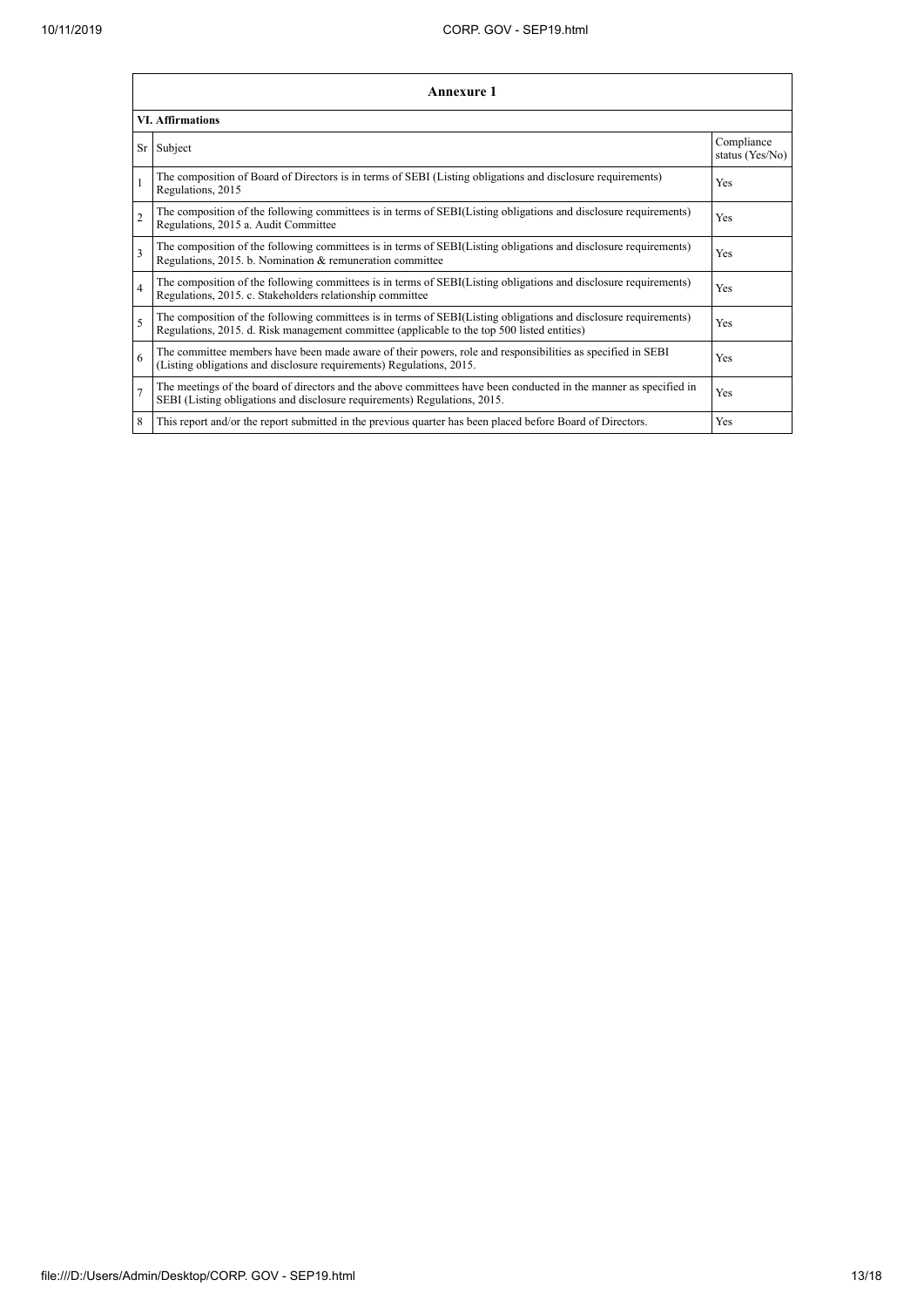| <b>Annexure 1</b> |                   |                                          |  |  |
|-------------------|-------------------|------------------------------------------|--|--|
| Sr                | Subject           | Compliance status                        |  |  |
|                   | Name of signatory | <b>B VIRAT VISHNU</b>                    |  |  |
|                   | Designation       | Company Secretary and Compliance Officer |  |  |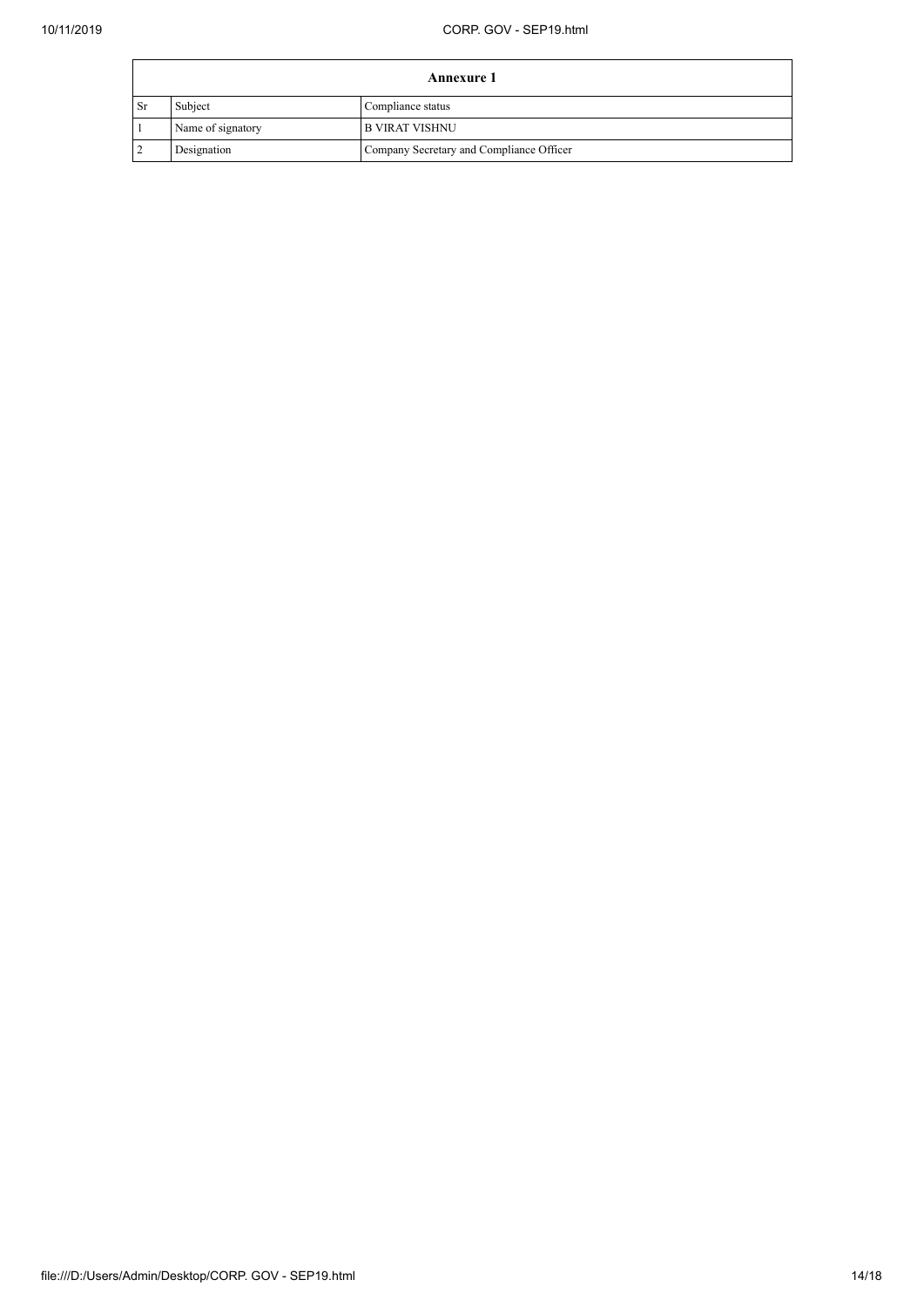|                | <b>Annexure III</b><br><b>III.</b> Affirmations                                                                                                                                      |                                              |                                     |                                                                      |  |  |
|----------------|--------------------------------------------------------------------------------------------------------------------------------------------------------------------------------------|----------------------------------------------|-------------------------------------|----------------------------------------------------------------------|--|--|
|                |                                                                                                                                                                                      |                                              |                                     |                                                                      |  |  |
| Sr             | Particulars                                                                                                                                                                          | Regulation<br>Number                         | Compliance<br>status<br>(Yes/No/NA) | If status is "No" details of<br>non-compliance may be<br>given here. |  |  |
| 1              | Copy of the annual report including balance sheet, profit and loss account,<br>directors report, corporate governance report, business responsibility<br>report displayed on website | 46(2)                                        | Yes                                 |                                                                      |  |  |
| $\overline{2}$ | Presence of Chairperson of Audit Committee at the Annual General<br>Meeting                                                                                                          | 18(1)(d)                                     | Yes                                 |                                                                      |  |  |
| $\overline{3}$ | Presence of Chairperson of the nomination and remuneration committee at<br>the annual general meeting                                                                                | 19(3)                                        | N <sub>0</sub>                      | <b>DUE HEALTH</b><br><b>PROBLEM</b>                                  |  |  |
| $\overline{4}$ | Presence of Chairperson of the Stakeholder Relationship committee at the<br>annual general meeting                                                                                   | 20(3)                                        | Yes                                 |                                                                      |  |  |
| 5              | Whether "Corporate Governance Report" disclosed in Annual Report                                                                                                                     | $34(3)$ read with<br>para C of<br>Schedule V | Yes                                 |                                                                      |  |  |
|                | Any other information to be provided                                                                                                                                                 |                                              |                                     |                                                                      |  |  |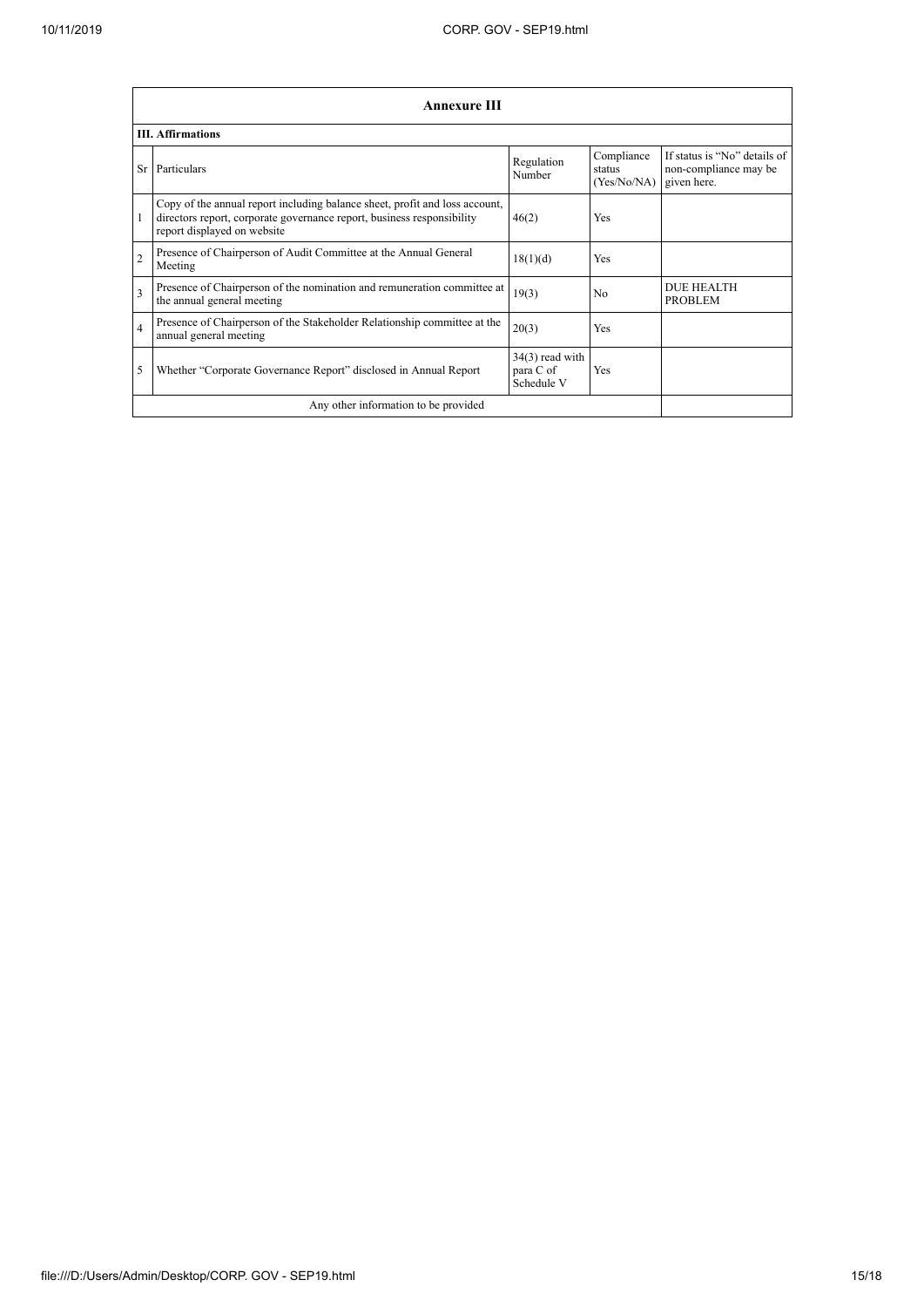| Annexure III |                   |                                          |  |  |
|--------------|-------------------|------------------------------------------|--|--|
|              | Name of signatory | <b>IB VIRAT VISHNU</b>                   |  |  |
|              | Designation       | Company Secretary and Compliance Officer |  |  |